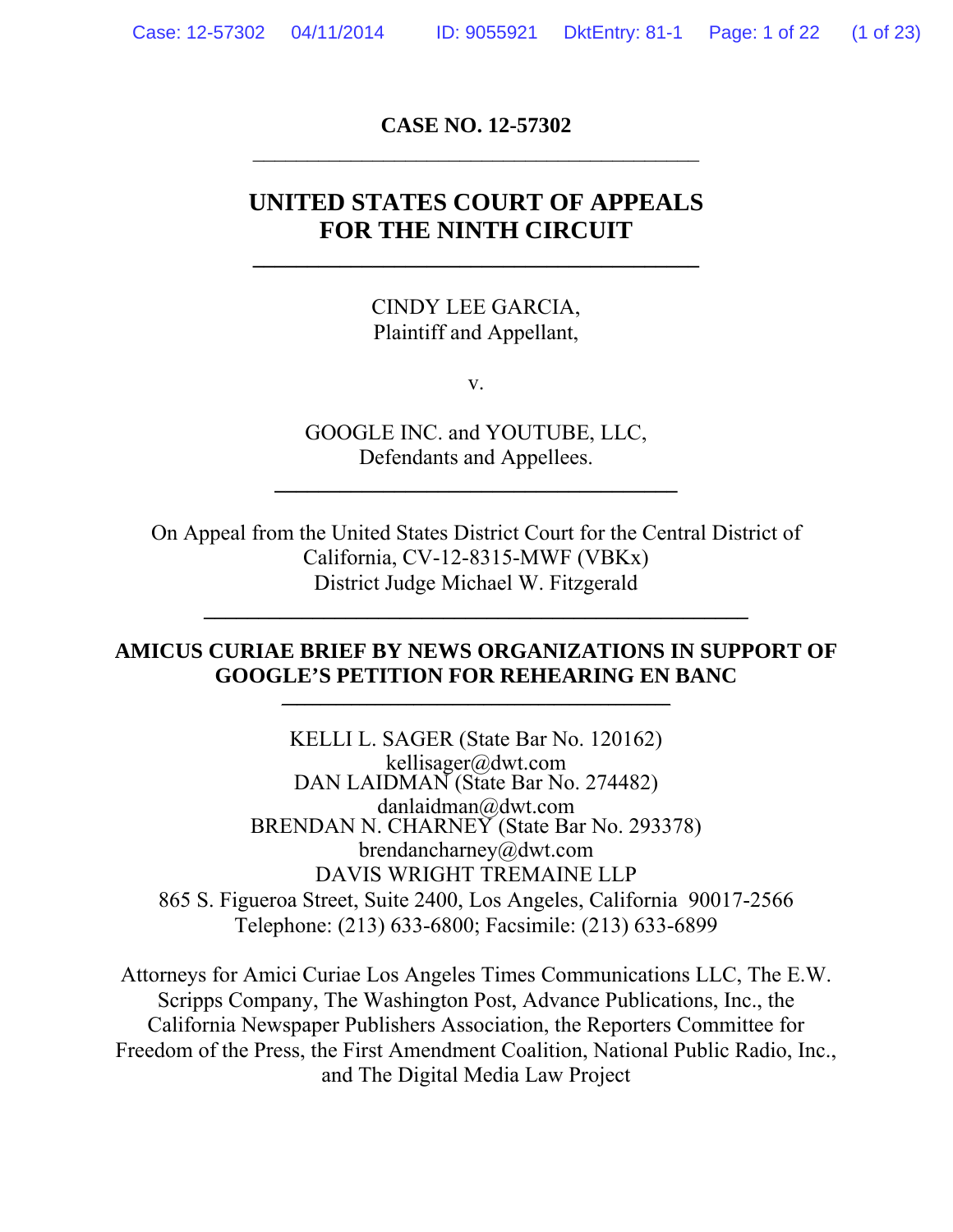### **STATEMENT OF COMPLIANCE**

Pursuant to Federal Rule of Appellate Procedure 29, Amici submit this brief with leave of the Court pursuant to its Order of March 13, 2013. See Dkt. # 61.

Counsel for the parties did not author this brief. Neither the parties nor their counsel have contributed money intended to fund preparing or submitting the brief. No person – other than Amici, their members, or their counsel – contributed money that was intended to fund preparing or submitting this brief.

The interests of the individual Amici and their corporate disclosure information are attached as Appendix A.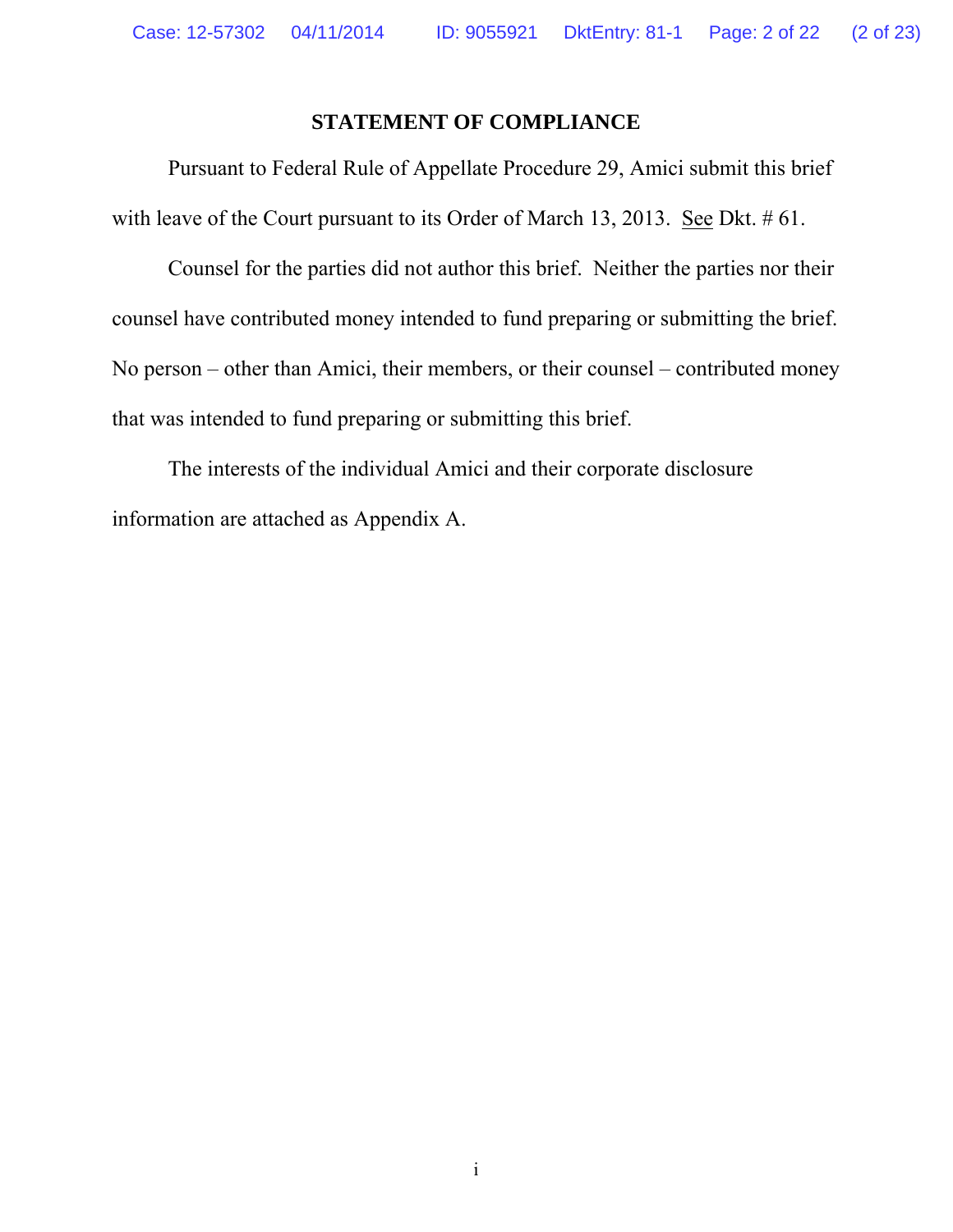# **TABLE OF CONTENTS**

## Page

|              | THE MAJORITY'S EXPANSIVE READING OF COPYRIGHT                                                   |  |
|--------------|-------------------------------------------------------------------------------------------------|--|
|              | LAW IMPLICATES IMPORTANT FIRST AMENDMENT                                                        |  |
|              |                                                                                                 |  |
| $\mathbf{H}$ | THE PANEL DECISION SETS AN IMPERMISSIBLY LOW BAR<br>FOR ENJOINING THE PUBLICATION OF NEWSWORTHY |  |
|              |                                                                                                 |  |
|              |                                                                                                 |  |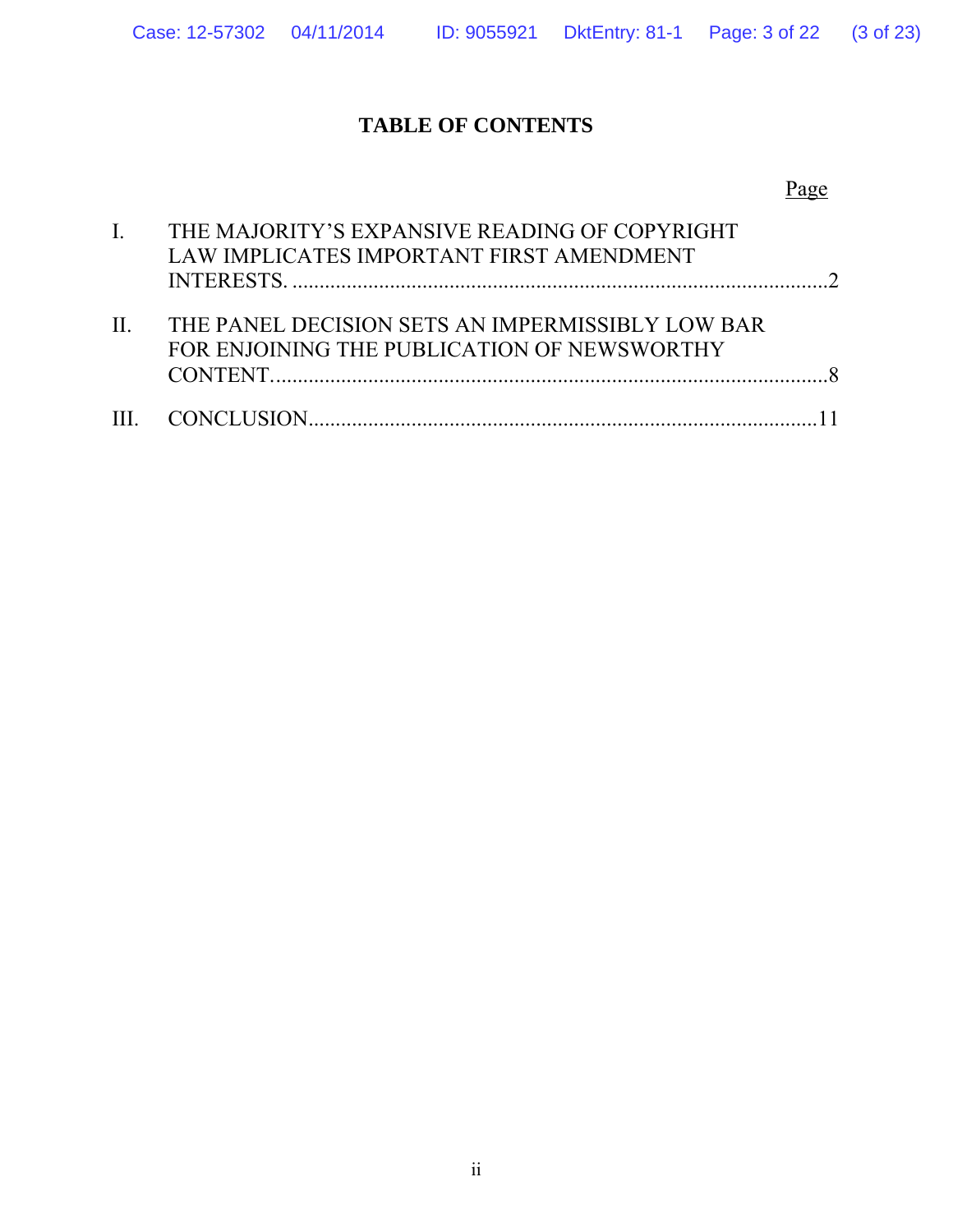## **TABLE OF AUTHORITIES**

## Page

### **Cases**

| Abend v. MCA, Inc.,                             |
|-------------------------------------------------|
| Bank Julius Baer & Co. v. Wikileaks,            |
| Bollea v. Gawker Media, LLC,                    |
| Campbell v. Acuff-Rose Music,                   |
| CBS, Inc. v. Davis,                             |
| eBay Inc. v. MercExchange, L.L.C.,              |
| Effects Associates, Inc. v. Cohen,              |
| Elrod v. Burns,                                 |
| Flexible Lifeline Sys. v. Precision Lift, Inc., |
| Four Navy Seals & Jane Doe v. AP,               |
| Harper & Row, Publrs. v. Nation Enters.,        |
| In New York Times Co v. Sullivan,               |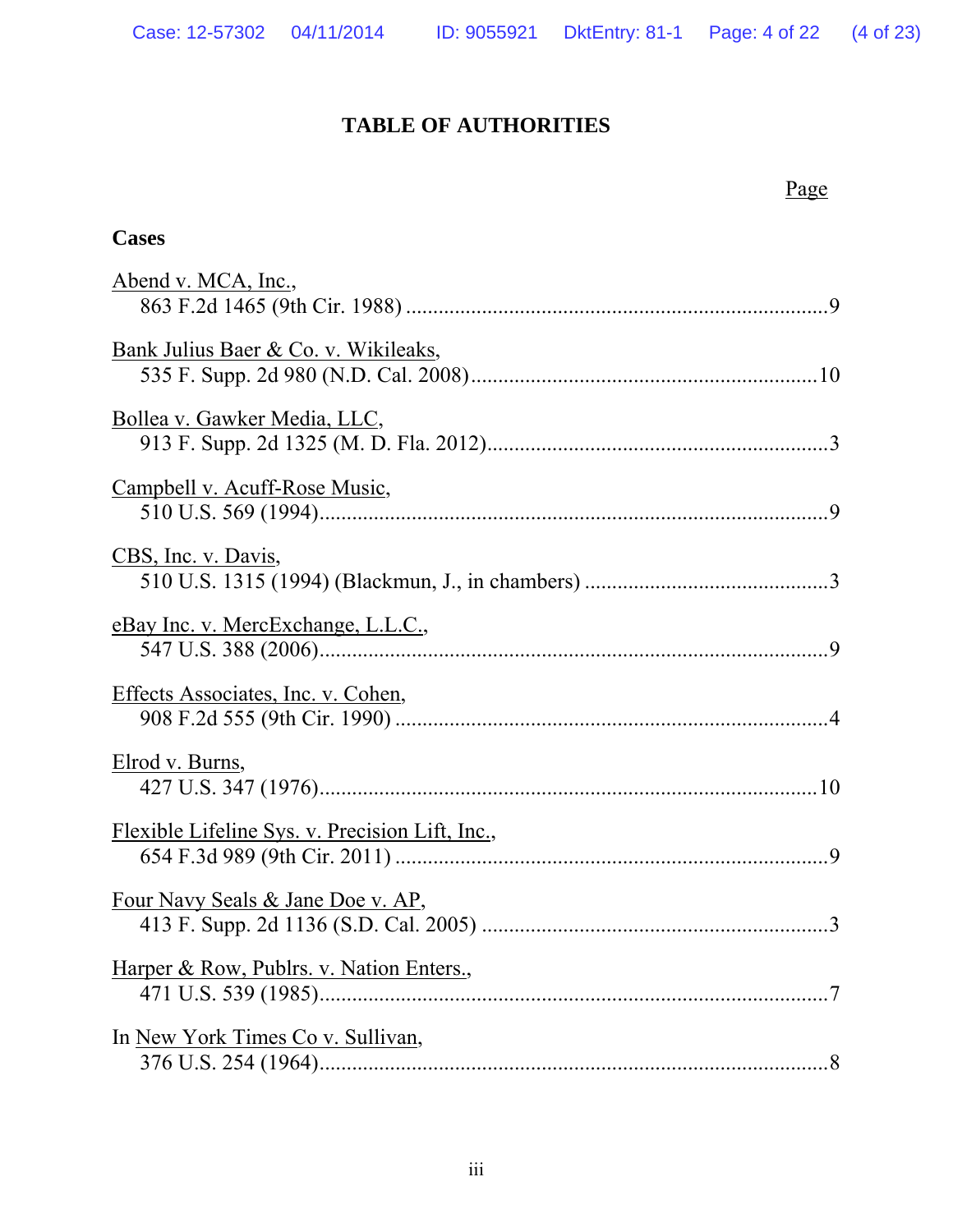| In re Charlotte Observer,                                                                                                                                   |
|-------------------------------------------------------------------------------------------------------------------------------------------------------------|
| Miami Herald Publishing Co. v. Tornillo,                                                                                                                    |
| Nebraska Press Ass'n v. Stuart,                                                                                                                             |
| New York Times Co. v. United States,                                                                                                                        |
| Online Policy Group v. Diebold, Inc.,                                                                                                                       |
| R.A.V. v. City of St. Paul,                                                                                                                                 |
| Religious Technology Ctr. v. Lerma,                                                                                                                         |
| <u>Rosemont Enterp. v. Random House, Inc.,</u>                                                                                                              |
| <u>Sofa Entm't, Inc. v. Dodger Prods.,</u>                                                                                                                  |
| United States v. Alvarez,                                                                                                                                   |
| Valle Del Sol Inc. v. Whiting,                                                                                                                              |
| <b>Other Authorities</b>                                                                                                                                    |
| "Benghazi Timeline: How the Attack Unfolded," CBSNews.com<br>$(May 13, 2013)$ available at<br>http://www.cbsnews.com/news/benghazi-timeline-how-the-attack- |

unfolded ................................................................................................................ 6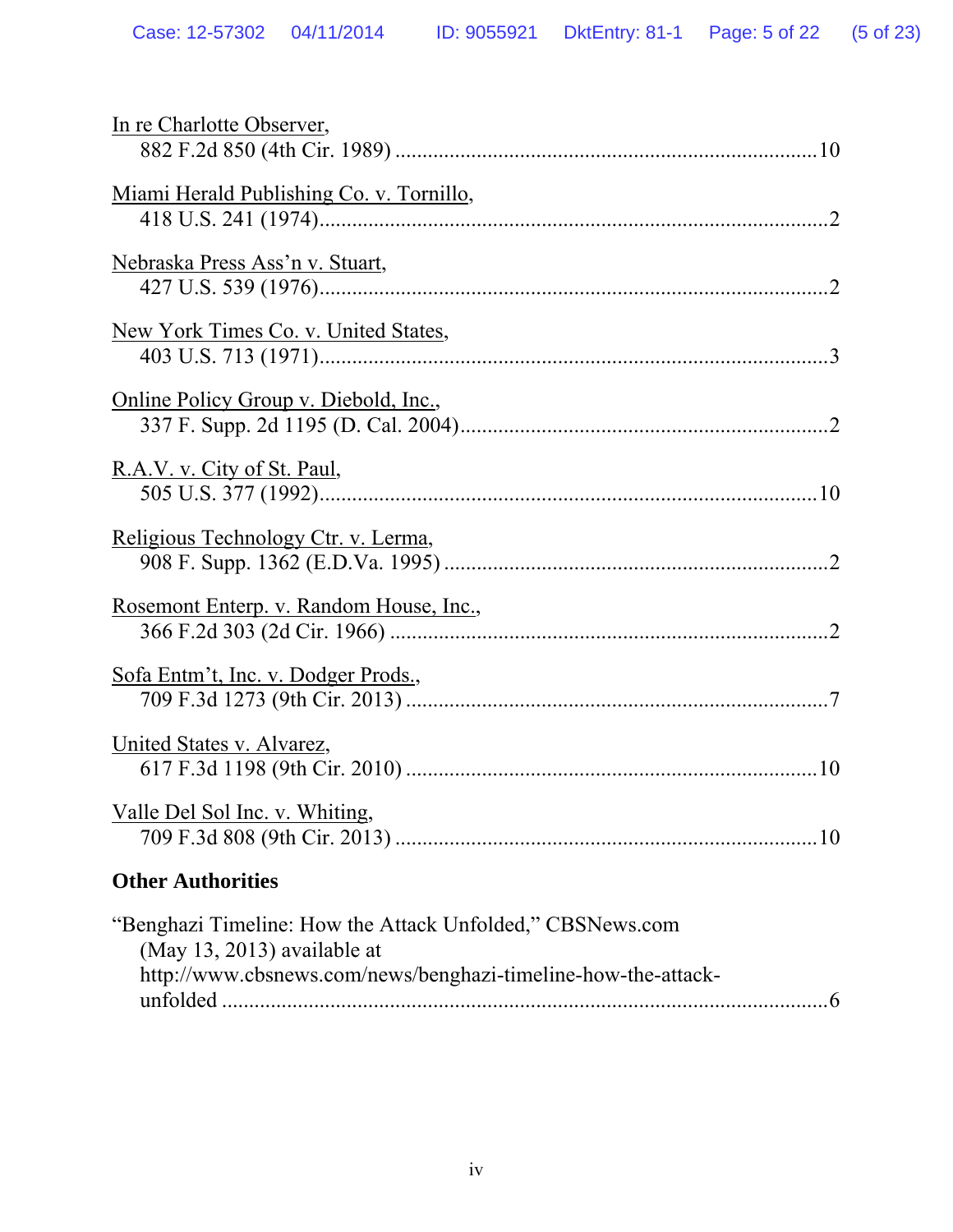| "US Envoy Dies in Benghazi Consulate Attack," Al Jazeera (Sep. 12,<br>2012) available at                                                                                                                                                       |  |
|------------------------------------------------------------------------------------------------------------------------------------------------------------------------------------------------------------------------------------------------|--|
| http://www.aljazeera.com/news/middleeast/2012/09/20129112108                                                                                                                                                                                   |  |
| Chris Stephen, "US Consulate Attack In Benghazi: A Challenge To                                                                                                                                                                                |  |
| Official Version Of Events" (Sept. 9, 2013) available at                                                                                                                                                                                       |  |
| http://www.theguardian.com/world/2013/sep/09/us-consulate-                                                                                                                                                                                     |  |
|                                                                                                                                                                                                                                                |  |
| David D. Kirkpatrick, "A Deadly Mix in Benghazi," N.Y. Times<br>$(Dec, 28, 2013)$ available at                                                                                                                                                 |  |
|                                                                                                                                                                                                                                                |  |
| Lorne Manley, "Legal Debate on Using Boastful Rap Lyrics as a                                                                                                                                                                                  |  |
| Rowan Scarborough, "Benghazi: The Anatomy of a Scandal; How the<br>Story of a U.S. Tragedy Unfolded – And Then Fell Apart,"<br>Washington Times (May 16, 2013) available at<br>http://www.washingtontimes.com/news/2013/may/16/benghazi-<br>.6 |  |
|                                                                                                                                                                                                                                                |  |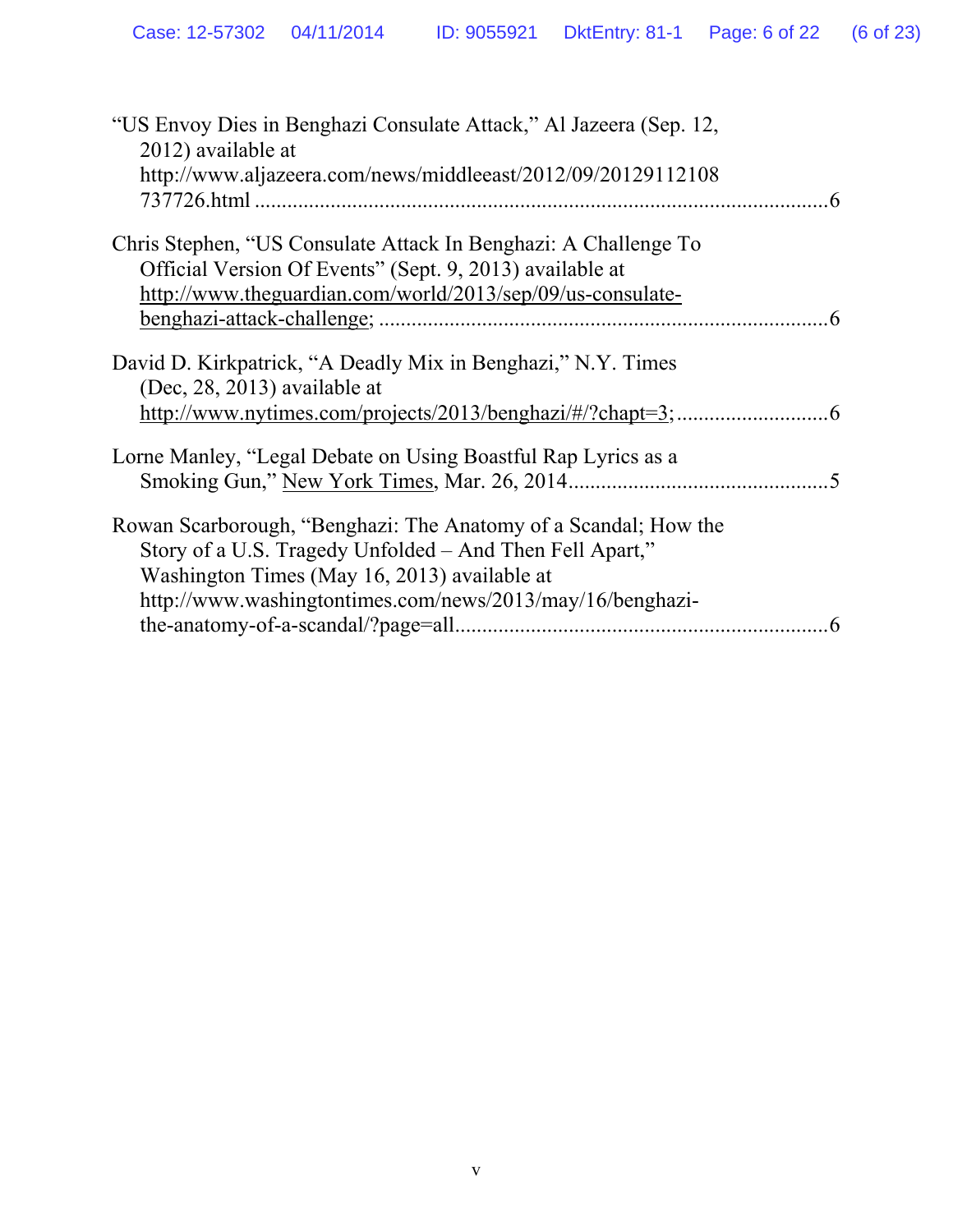Amici are journalists, publishers, and trade associations, whose members regularly gather and disseminate news and information on matters of public interest ("Media Amici").<sup>1</sup> Media Amici urge this Court to grant Google's petition for rehearing en banc to address the serious implications the Panel Decision has for news organizations, whose content often includes sensitive and controversial topics.

The Panel majority expansively interpreted copyright law to provide a remedy to an undeniably sympathetic plaintiff, without considering the important First Amendment interests implicated by its decision. By ordering the immediate suppression of a controversial video that has been the subject of widespread discussion over the last two years, based on the alleged copyright interest of one performer who appears in a few seconds of the film, the Panel's decision poses serious risk to news organizations that extend far beyond this case.

Notably, the "fair use" aspects of including five seconds of an allegedly copyrighted "performance" in a film was not mentioned by the Panel majority, even though that doctrine is one of the means by which First Amendment rights and copyright interests are harmonized. Nor were the practical implications considered if every "performer" in any expressive work is endowed with a

<sup>&</sup>lt;u>1</u>  $^{1}$  A description of the individual Amici and their corporate disclosure information is attached as Appendix A. See also Letter Brief of Amici Curiae in Support of Rehearing En Banc of February 28, 2014 Order, Docket # 58-1.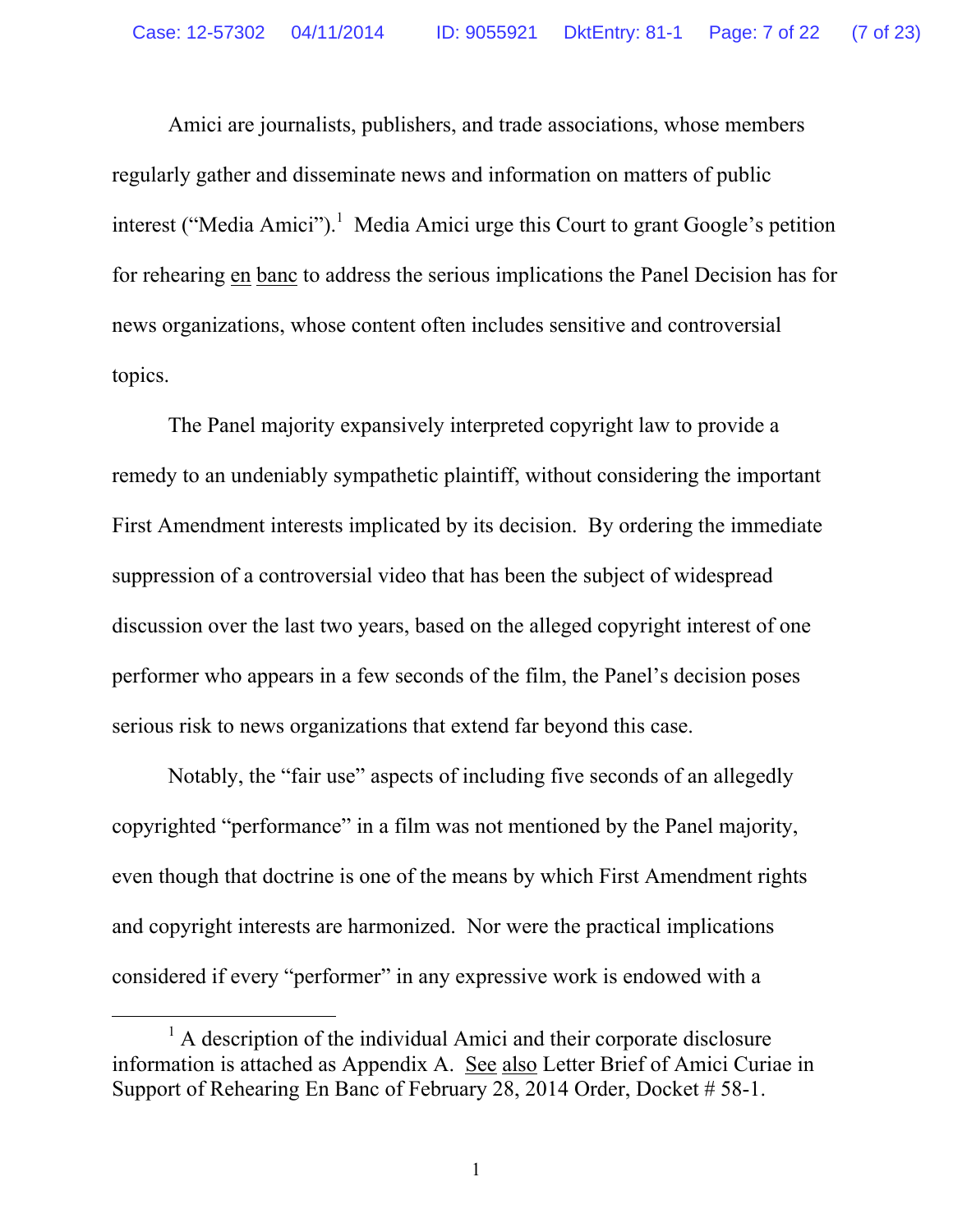monopoly interest in the work that enables him to immediately restrict the distribution of newsworthy information. See Section II.

Because the Panel majority failed to adequately consider the impact its decision could have on core First Amendment rights, and because its dramatic expansion of substantive copyright protection and remedies could empower putative plaintiffs to bypass well-established constitutional protections against restraints on speech, $2$  rehearing should be granted.

### **I. THE MAJORITY'S EXPANSIVE READING OF COPYRIGHT LAW IMPLICATES IMPORTANT FIRST AMENDMENT INTERESTS.**

The idea to use copyright law as a means of restraining speech, rather than a means of protecting commercial interests, is not a new one. Howard Hughes sought to silence a critical biographer,<sup>3</sup> Diebold Election Systems tried to hide security flaws in touch-screen voting machines,<sup>4</sup> the Church of Scientology attempted to suppress an affidavit describing its teachings,<sup>5</sup> and Navy SEALS

 $\frac{1}{2}$ <sup>2</sup> Nebraska Press Ass'n v. Stuart, 427 U.S. 539, 560-61 (1976) ("[r]egardless of how beneficent-sounding the purposes of controlling the press might be," the Court has "remain[ed] intensely skeptical about those measures that would allow government to insinuate itself into the editorial rooms of this Nation's press.") (quoting Miami Herald Publishing Co. v. Tornillo, 418 U.S. 241, 259 (1974) (White, J., concurring)).

<sup>&</sup>lt;sup>3</sup> Rosemont Enterp. v. Random House, Inc., 366 F.2d 303 (2d Cir. 1966).

<sup>&</sup>lt;sup>4</sup> Online Policy Group v. Diebold, Inc., 337 F. Supp. 2d 1195 (D. Cal. 2004).

 $<sup>5</sup>$  Religious Technology Ctr. v. Lerma, 908 F. Supp. 1362, 1366-68 (E.D.Va.)</sup> 1995).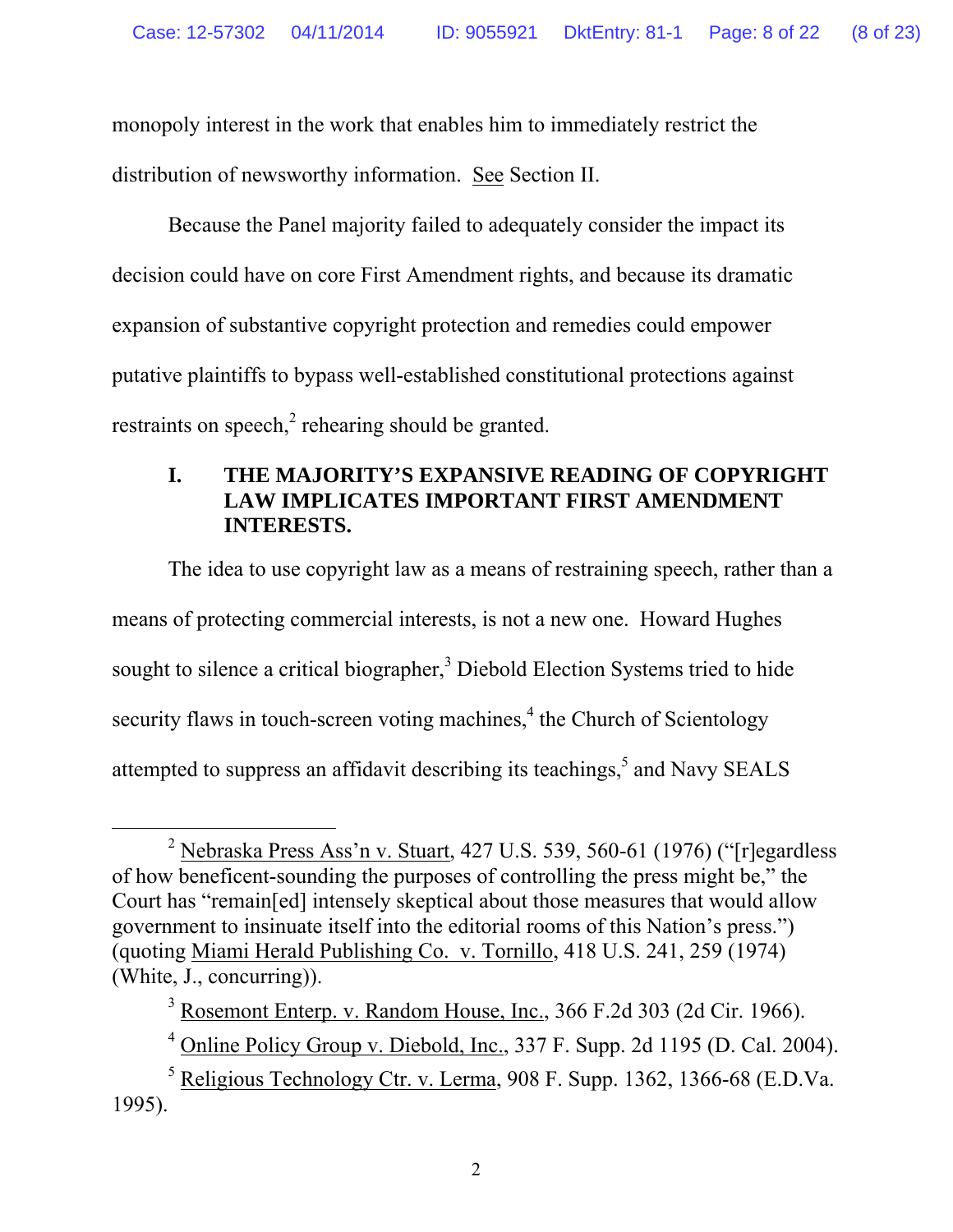sought to keep photos private that depicted abuse of military prisoners,<sup>6</sup> all by asserting claims for copyright infringement.

Courts typically have rejected such efforts, emphasizing that copyright is intended to promote "the commercial interest of the artist/author" and not "to protect secrecy." Bollea v. Gawker Media, LLC, 913 F. Supp. 2d 1325, 1329 (M. D. Fla. 2012) (denying Hulk Hogan's request for copyright injunction barring news website from publishing sex tape excerpts). But the Panel decision threatens to dramatically expand the availability of copyright injunctions – even at a lawsuit's preliminary stages – by requiring the removal of a video based on alleged safety considerations, without evaluating First Amendment interests that typically have been found to preclude direct restraints on speech in other contexts. E.g., New York Times Co. v. United States, 403 U.S. 713 (1971) (refusing to enjoin publication of Pentagon Papers, despite claim that disclosure posed "grave and immediate danger" to national security); CBS, Inc. v. Davis, 510 U.S. 1315, 1317 (1994) (Blackmun, J., in chambers) (prior restraints are "presumptively unconstitutional," and "may be considered only where the evil that would result from the reportage is both great and certain and cannot be militated by less intrusive measures.")

 <sup>6</sup>  $6$  Four Navy Seals & Jane Doe v. AP, 413 F. Supp. 2d 1136, 1142 (S.D. Cal.) 2005).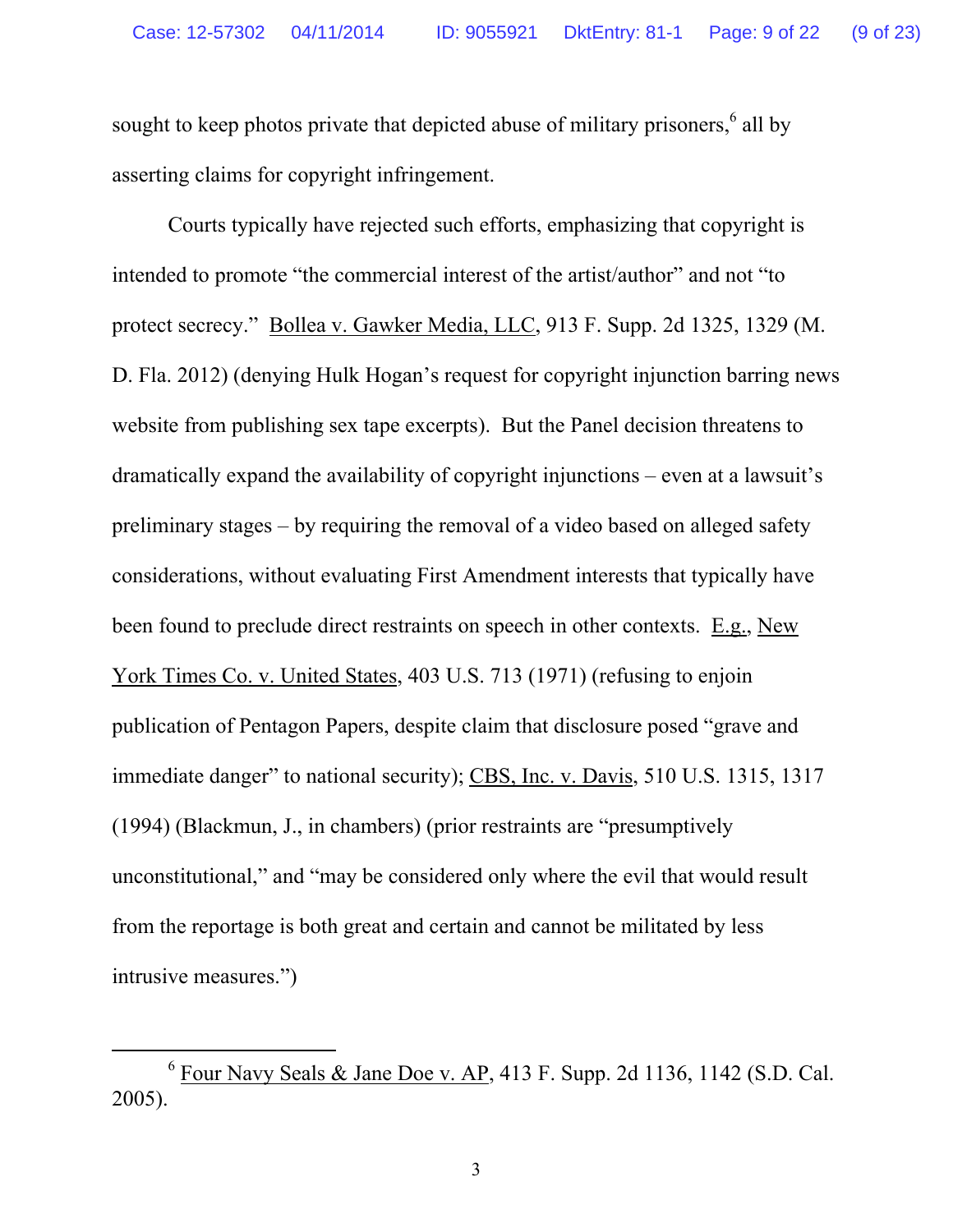Whether the Appellant could meet the strict standards typically applied to prior restraints on speech was not considered by the Panel. Instead, the Panel majority stated simply that "the First Amendment doesn't protect copyright infringement." Op. at 18. This bypassing of well-established law threatens to provide plaintiffs with a means of silencing critical news reporting by using copyright claims to circumvent traditional constitutional protections.

First, the Panel decision arguably expands the concept of copyright ownership in a manner that could allow the subjects of news coverage to exercise veto power over unflattering broadcasts. If an actress reading a script authored by someone else is "sufficiently creative to be protectable" (Op. at 7-8), public officials could argue that they "own" the copyright to their prepared remarks, or their extemporaneous responses to a videotaped interview. Under the majority's broad reading of copyright ownership, the implied nonexclusive license that otherwise would exist<sup>7</sup> may be lost if the copyright holder claims that the "performance" was used in a different "context" than was originally represented. Op. 14. If a news outlet uses an interview for criticism or unflattering commentary, or if later developments cause the statements to take on a new light, the subject may claim that the use "differs radically" from what she originally

 $\frac{1}{7}$ <sup>7</sup> Effects Associates, Inc. v. Cohen, 908 F.2d 555, 558-59 (9th Cir. 1990).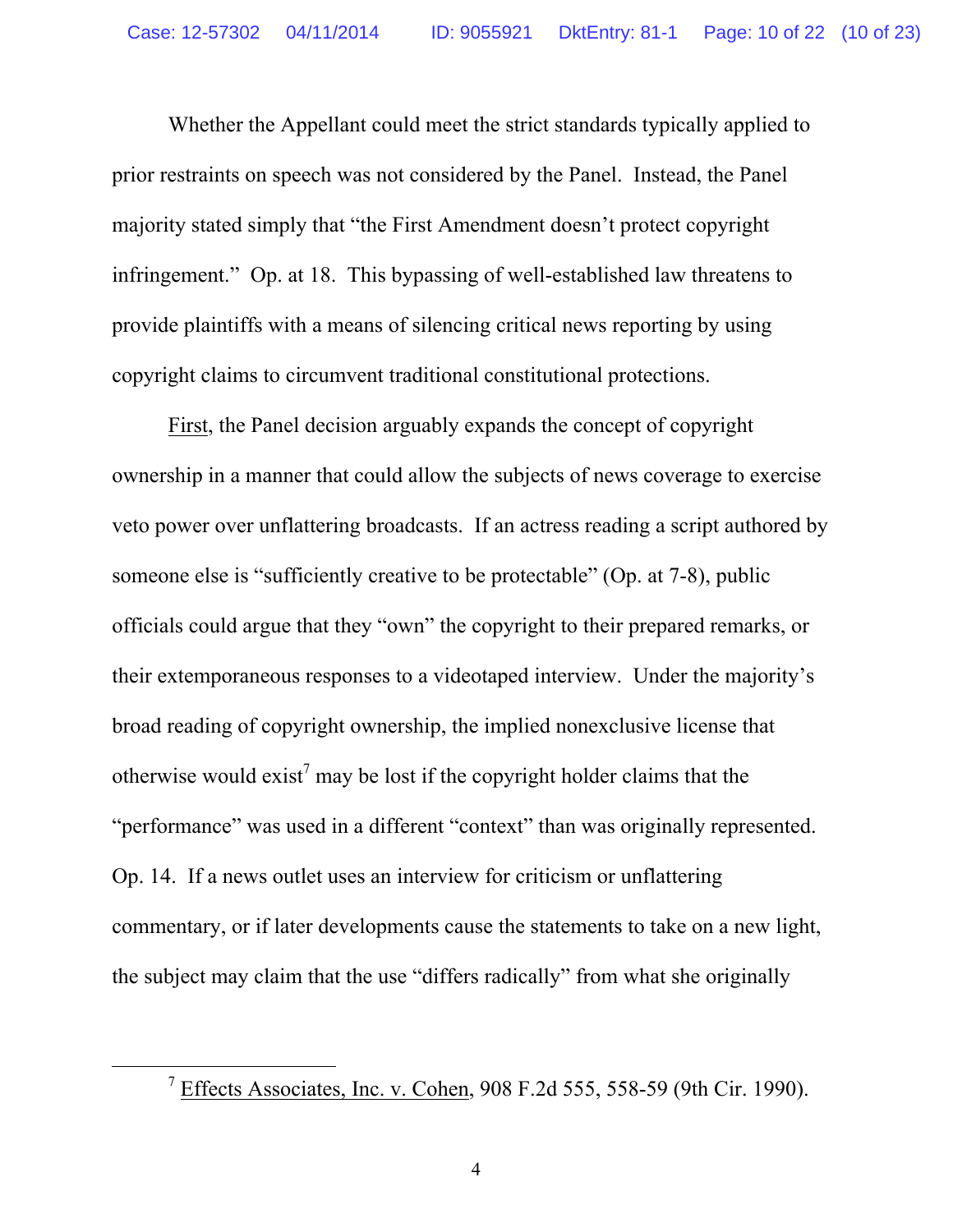contemplated, and use the threat of a copyright lawsuit (or a DMCA takedown demand to an ISP) to censor news reports.

Similarly, the Decision could be used to suppress news reports where the "copyrightable work" is itself the story. A congressman whose controversial Twitter posts and "sexts" are disclosed could seize on copyright law to suppress the relevant content. Or a defendant whose violent song lyrics are discussed in a criminal case might assert a copyright claim to control media coverage. E.g., Lorne Manley, "Legal Debate on Using Boastful Rap Lyrics as a Smoking Gun," New York Times, Mar. 26, 2014.

Even an intoxicated underage actress who is filmed stumbling from a Hollywood nightclub might claim that she is "performing," and argue that the "modicum of creativity" involved entitles her to a copyright, and as a result, seek to prevent news coverage depicting her "performance." By dramatically expanding the scope of copyright ownership, and permitting a copyright "owner" to suppress speech without even considering fair use, the Panel majority opens the door to such claims.

The Decision similarly lays the foundation for copyright claims by countless individuals depicted in news broadcasts or photographs, no matter how fleetingly. News outlets routinely record and photograph street scenes and large crowds, including coverage of demonstrations, sporting events, and even natural disasters.

5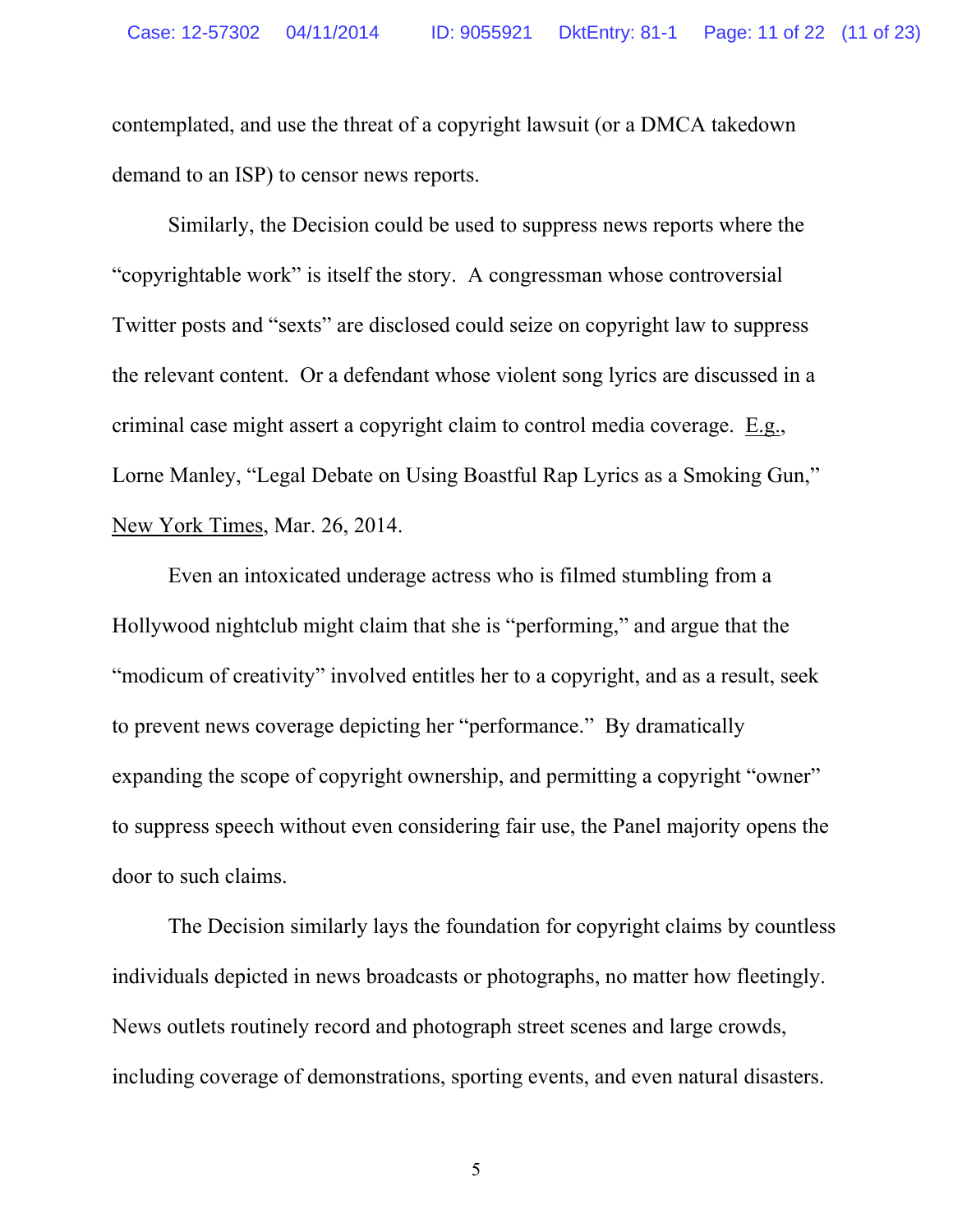Individuals whose conduct involves "a modicum of creativity" could use the DMCA process to demand that coverage of their copyrighted works be removed, or even demand payment if their "performance" is publicly shown, with the concomitant restriction on news coverage.

 Second, even if the Decision is limited to the expressive work at issue here, news coverage about the film and this lawsuit is undeniably hampered. For example, news organizations reporting on the September 11, 2012 attack on the U.S. Consulate in Benghazi, Libya initially reported conclusions from government sources that the attack might have been perpetrated by a mob infuriated by the portrayal of the Prophet Mohammed in the "Innocence of Muslims" film. $8$  News websites referenced, linked to, or embedded the film to provide their audiences with context for the discussion about the role it might have played in the attack.<sup>9</sup>

 $\frac{1}{\sqrt{8}}$  E.g., "US Envoy Dies in Benghazi Consulate Attack," Al Jazeera, (Sep. 12, 2012) available at

http://www.aljazeera.com/news/middleeast/2012/09/20129112108737726.html.

 $9 \underline{\text{E.g.}}$ , "Benghazi Timeline: How the Attack Unfolded," CBSNews.com (May 13, 2013) available at http://www.cbsnews.com/news/benghazi-timelinehow-the-attack-unfolded; Chris Stephen, "US Consulate Attack In Benghazi: A Challenge To Official Version Of Events" (Sept. 9, 2013) available at http://www.theguardian.com/world/2013/sep/09/us-consulate-benghazi-attackchallenge, David D. Kirkpatrick, "A Deadly Mix in Benghazi," ch. 4, N.Y. Times (Dec, 28, 2013) available at http://www.nytimes.com/projects/2013/benghazi/#/?chapt=3, Rowan Scarborough,

<sup>&</sup>quot;Benghazi: The Anatomy of a Scandal; How the Story of a U.S. Tragedy Unfolded – And Then Fell Apart," Washington Times (May 16, 2013) available at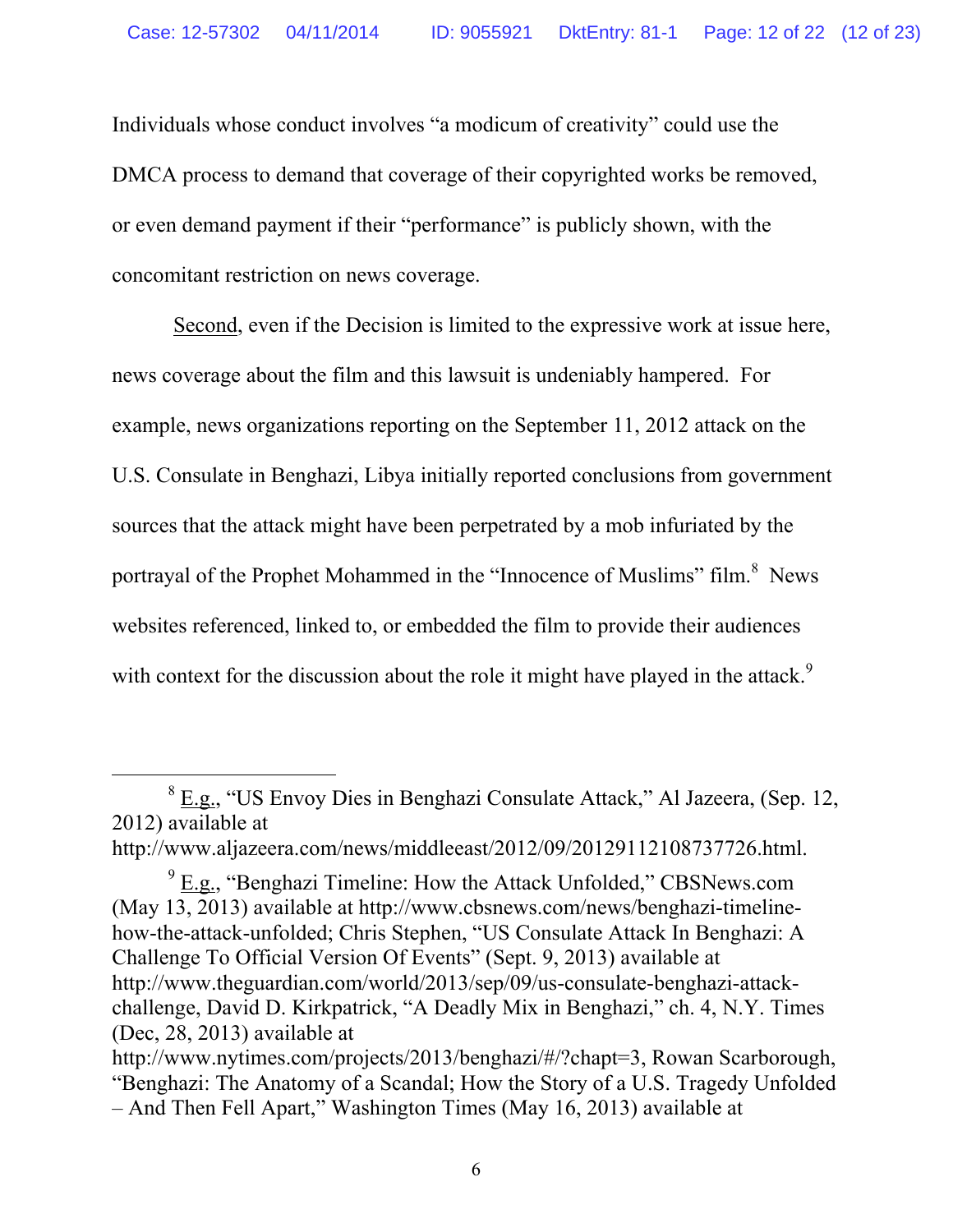Appellant's role in the video also was newsworthy; her claim that she was defrauded into participating sheds important light on the video's creation and the intent of its creators. The five-second clip in which she appears is critical to illustrate this point, as it apparently shows that her performance was overdubbed with dialogue disparaging Mohammed. Both First Amendment and copyright law support the ability of news organizations to include excerpts from a film, like this clip, in reporting about a controversy surrounding the video. E.g., Harper & Row, Publrs. v. Nation Enters., 471 U.S. 539, 563 (1985) (publication of "briefer quotes from the memoirs are arguably necessary adequately to convey the facts" in article about book's publication); Sofa Entm't, Inc. v. Dodger Prods., 709 F.3d 1273, 1276 (9th Cir. 2013) (theatrical production's use of clip from television show "to mark a historical point" was protected fair use). By ordering removal of this clip from the Internet, $^{10}$  the panel majority leaves Media Amici and other news organizations in an untenable – and, Amici believe, an unconstitutionally restricted – position, as they consider how to report about the ongoing controversy.

News outlets, including traditional publishers like newspapers, are increasingly posting video content and source documents online, including

 $\overline{a}$ 

http://www.washingtontimes.com/news/2013/may/16/benghazi-the-anatomy-of-ascandal/?page=all.

 $10$  Rather than becoming the "editor" of the film, Google simply took the entire film off its site. A similar result is easy to anticipate if a news organization is ordered to omit portions of an expressive work from its news coverage.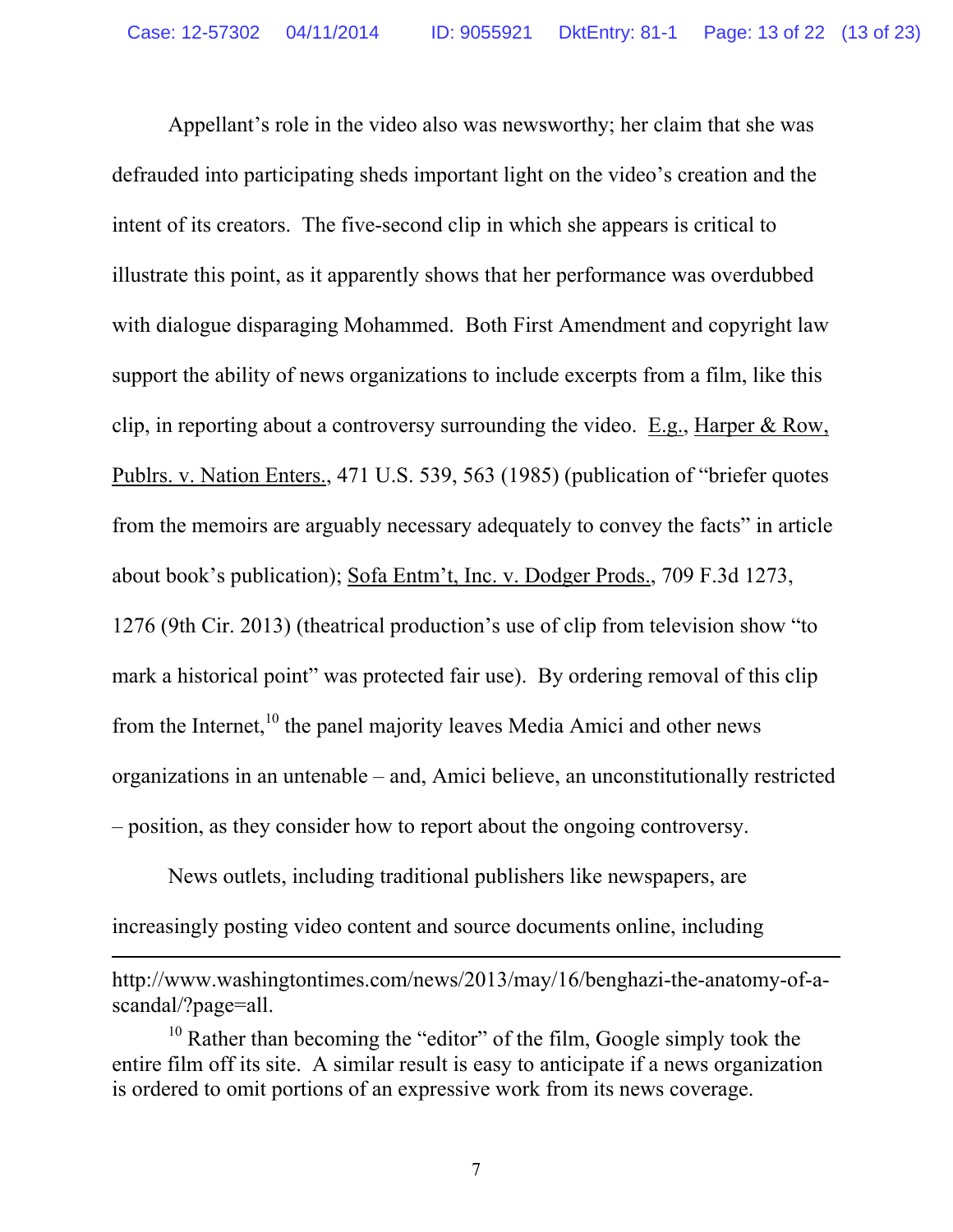"embedding" videos hosted by sites like YouTube, making them vulnerable to the same sorts of claims that Appellant brought against Google.<sup>11</sup> Public discourse benefits immeasurably when the media can use original source material, including video, interview records, and primary documents; by doing so, the media allows the public to independently evaluate and draw conclusions from the controversial material. By granting a preliminary injunction based on an actress's tenuous claim of copyright in her performance, the Panel opens a Pandora's box of copyright issues that casts a shadow over indispensable reporting tools and discourages news organizations from distributing primary materials to the public.

### **II. THE PANEL DECISION SETS AN IMPERMISSIBLY LOW BAR FOR ENJOINING THE PUBLICATION OF NEWSWORTHY CONTENT.**

In New York Times Co v. Sullivan, the Supreme Court recognized that a high bar to liability is essential to protect the "breathing space" for the exercise of First Amendment rights. 376 U.S. 254, 272-283 (1964). An even greater threshold has been set for cases where injunctive relief is sought. See note 2, supra. The Panel majority dismissed the First Amendment interests, however, with the perfunctory statement that "the First Amendment doesn't protect copyright infringement." Op. at 17-18.

<sup>&</sup>lt;sup>11</sup> Indeed, Appellant supported her recent Emergency Motion seeking to hold Google in contempt by pointing to a "Washington Post article that links to the unedited version" of the "Innocence of Muslims" video. See Dkt. # 67 at 53.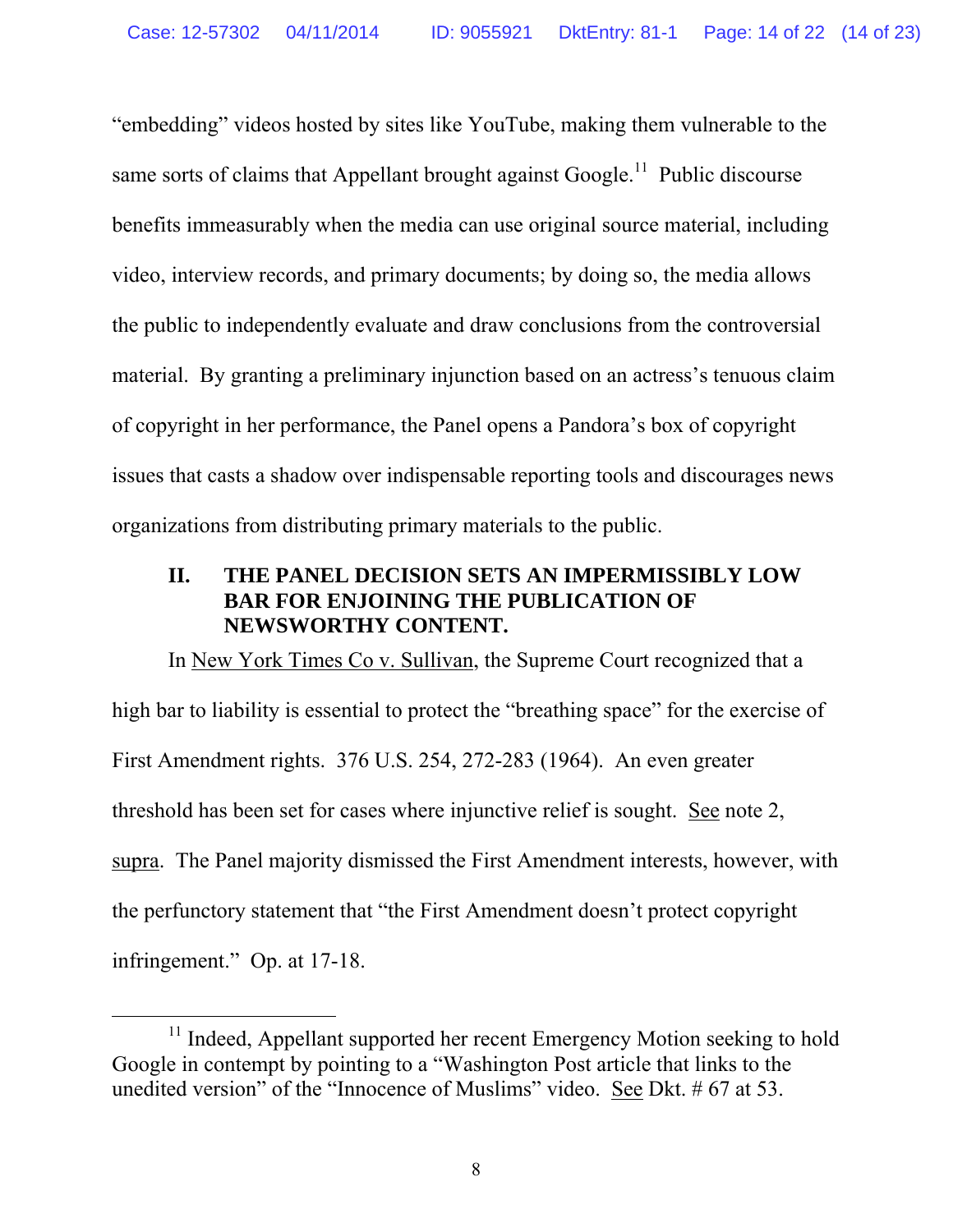But even in the copyright context, a mere showing of likely – or even actual – infringement alone does not justify injunctive relief. eBay Inc. v.

MercExchange, L.L.C., 547 U.S. 388, 392-93 (2006) ("this Court has consistently rejected invitations to replace traditional equitable considerations with a rule that an injunction automatically follows a determination that a copyright has been infringed."); Flexible Lifeline Sys. v. Precision Lift, Inc., 654 F.3d 989, 998 (9th Cir. 2011) (applying the injunction standard from Winter and eBay in copyright infringement action).

Instead, even in copyright cases, the court is supposed to consider equitable factors that provide independent safeguards against the issuance of injunctions that amount to governmental censorship. Abend v. MCA, Inc., 863 F.2d 1465, 1478- 1479 (9th Cir. 1988) (despite finding of copyright infringement, court declined to enjoin distribution of film on the grounds that "an injunction could cause public injury by denying the public the opportunity to view a classic film for many years to come."); Campbell v. Acuff-Rose Music, 510 U.S. 569, 578 n.10 (1994) (even where courts find copyright infringement, in cases that do not involve "simple piracy," injunctions may be inappropriate where there is "a strong public interest in the publication of the secondary work [and] the copyright owner's interest may be adequately protected by an award of damages for whatever infringement is found").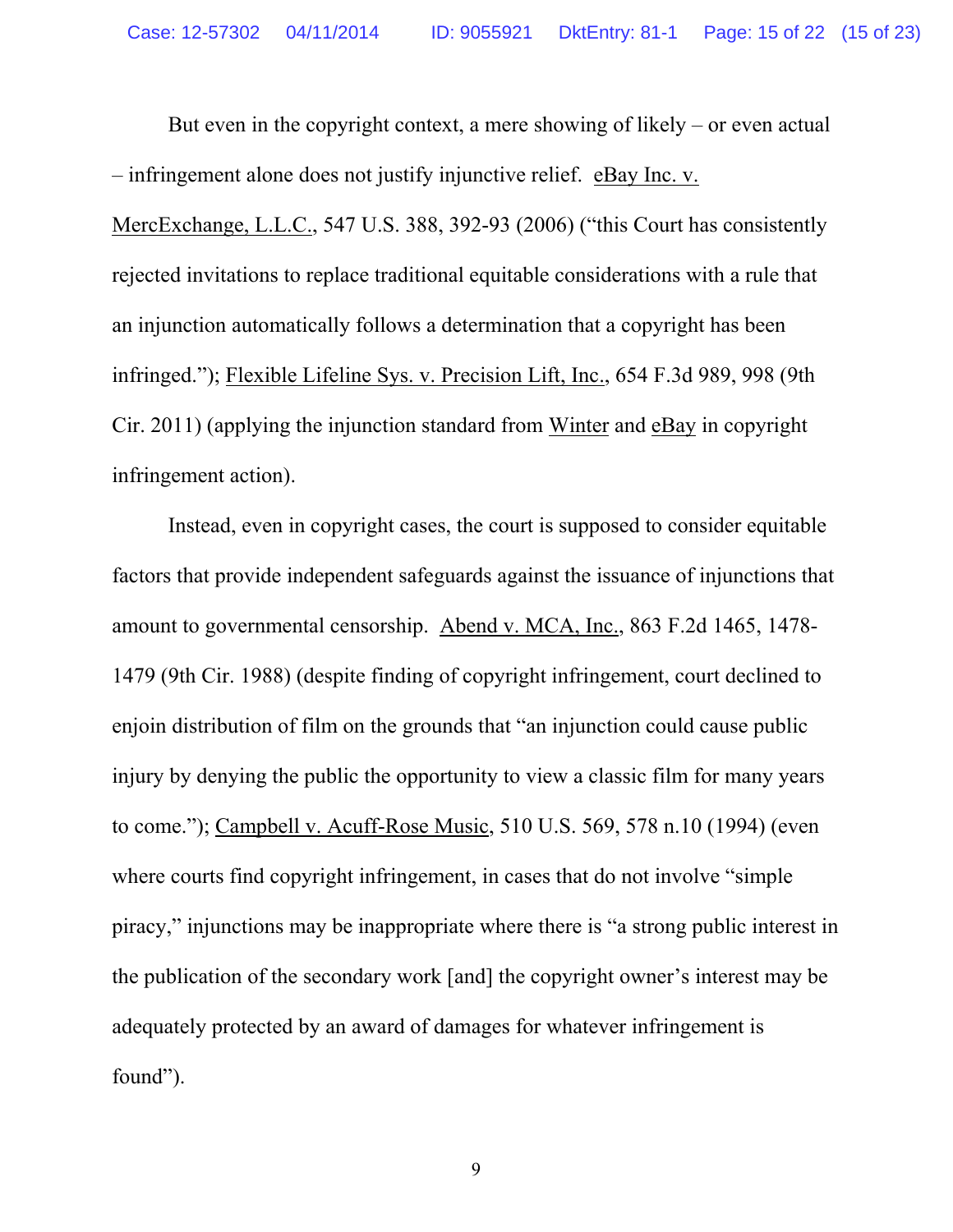In addition to the "public interest" in the content of the work itself, courts have emphasized that free speech concerns must be taken into account in weighing the "irreparable harm" and "balance of equities" factors. As this Court and the Supreme Court have noted, "the loss of First Amendment freedoms, for even minimal periods of time, unquestionably constitutes irreparable injury." Valle Del Sol Inc. v. Whiting, 709 F.3d 808, 828 (9th Cir. 2013) (quoting Elrod v. Burns, 427 U.S. 347, 373 (1976)). The panel majority virtually ignored this constitutional injury. Nor did the majority give sufficient consideration to the fact that the video – and Appellant's role in it – already was widely disseminated and publicly discussed, making the effectiveness of an injunction highly doubtful.<sup>12</sup> En banc rehearing is needed to ensure that these constitutional and equitable principles are considered and properly applied.<sup>13</sup>

 $12$  Direct restraints on speech often are rejected where "there is evidence in the record that 'the cat is out of the bag' and the issuance of an injunction would therefore be ineffective…." Bank Julius Baer & Co. v. Wikileaks, 535 F. Supp. 2d 980, 985 (N.D. Cal. 2008); In re Charlotte Observer, 882 F.2d 850, 854-855 (4th Cir. 1989) (prior restraint never can be justified when the "genie is out of the bottle"). Here, the video at issue has been publicly available since July 2012, and was the subject of widespread public discussion and debate for the last eighteen months.

 $13$  The injunction here also arguably engages in unconstitutional viewpoint discrimination. As this Court held, "even entirely unprotected content cannot be targeted on the basis of view-point." United States v. Alvarez, 617 F.3d 1198, 1204 n.4 (9th Cir. 2010) (emphasis added; citing R.A.V. v. City of St. Paul, 505 U.S. 377 (1992)). Assuming that the "Innocence of Muslims" video is infringing,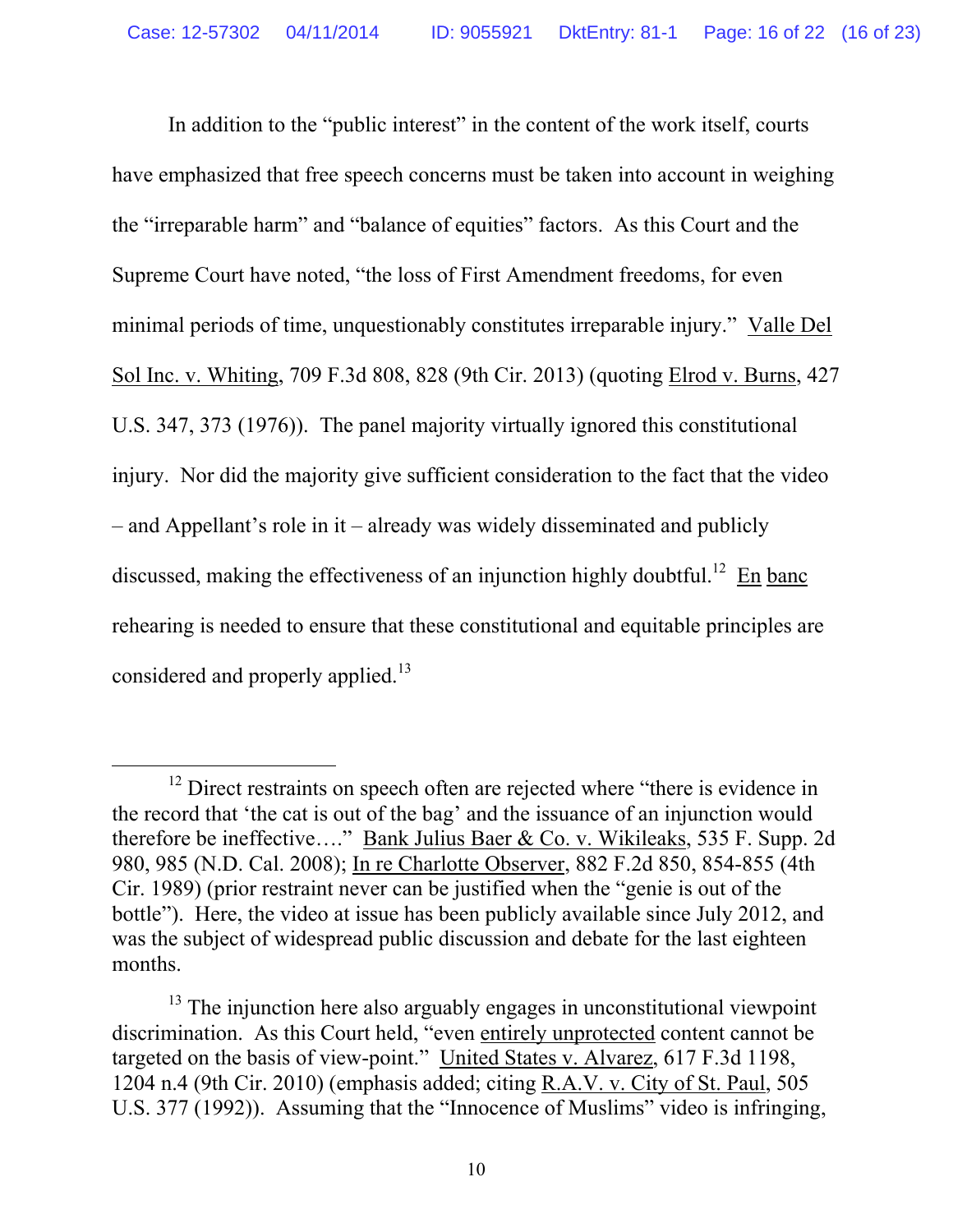#### **III. CONCLUSION**

The Panel's decision risks allowing disgruntled subjects of news coverage to

silence critical reports, through the expansive use of copyright law. For this

reason, and because the important First Amendment interests were not properly

considered by the Panel majority, Amici respectfully request that the Court grant

Google's petition for rehearing en banc.

 $\overline{a}$ 

RESPECTFULLY SUBMITTED this 11th day of April, 2014.

DAVIS WRIGHT TREMAINE LLP KELLI L. SAGER DAN LAIDMAN BRENDAN N. CHARNEY

By /s/ Kelli L. Sager Kelli L. Sager

Attorneys for Amici Curiae Los Angeles Times Communications LLC, The E.W. Scripps Company, The Washington Post, Advance Publications, Inc., the California Newspaper Publishers Association, the Reporters Committee for Freedom of the Press, the First Amendment Coalition, National Public Radio, Inc., and the Digital Media Law Project

its distribution cannot be proscribed based on its viewpoint. Yet the Panel majority appears to do just that, stating that the injunction was justified by a need to "disassociate" Appellant "from the film's anti-Islamic message." Op. at 17. The content of a particular work – no matter how offensive – should not be the litmus test for awarding injunctive relief.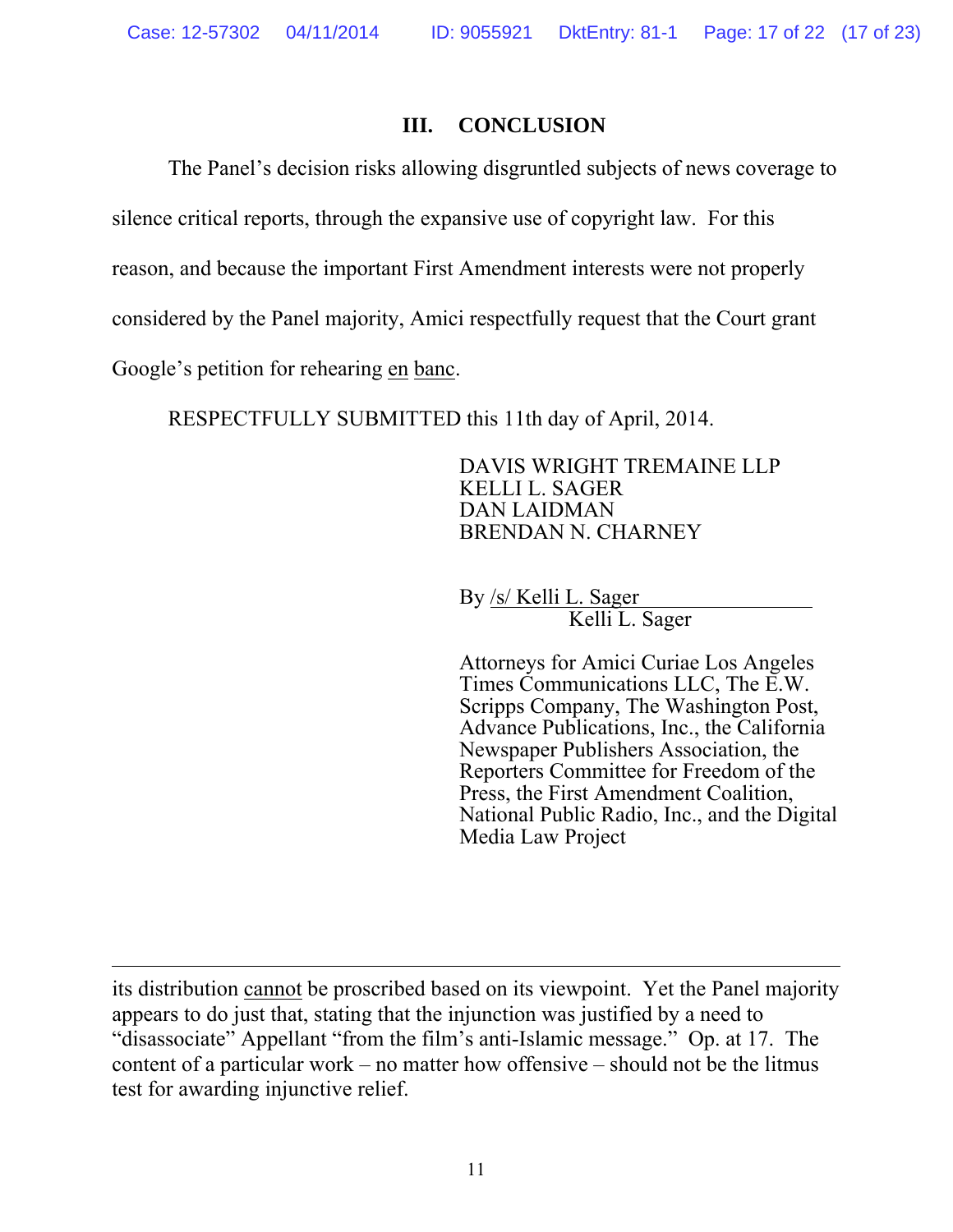#### **Appendix A**

Pursuant to Federal Rules of Appellate Procedure 29(c) and 26.1, Amici Curiae provide the following:

**Los Angeles Times Communications LLC** (The Times), is the publisher of the Los Angeles Times, the largest metropolitan daily newspaper circulated in California. The Times also publishes through Times Community News, a division of the Los Angeles Times, the Daily Pilot, Coastline Pilot, Glendale News-Press, The Burbank Leader, Huntington Beach Independent, and the La Cañada Valley Sun, and maintains the website www.latimes.com, a leading source of national and international news. The Times is a wholly owned subsidiary of Tribune Publishing Company, LLC, which in turn is a wholly owned subsidiary of Tribune Company (which is publicly traded). Tribune also publishes the Chicago Tribune, Baltimore Sun, Sun Sentinel (South Florida), Orlando Sentinel, Hartford Courant, The Morning Call, and Daily Press.

**The California Newspaper Publishers Association** (CNPA) is a non-profit trade association representing more than 800 daily, weekly and student newspapers in California. For well over a century, CNPA has defended the First Amendment rights of publishers to gather and disseminate – and the public to receive – news and information.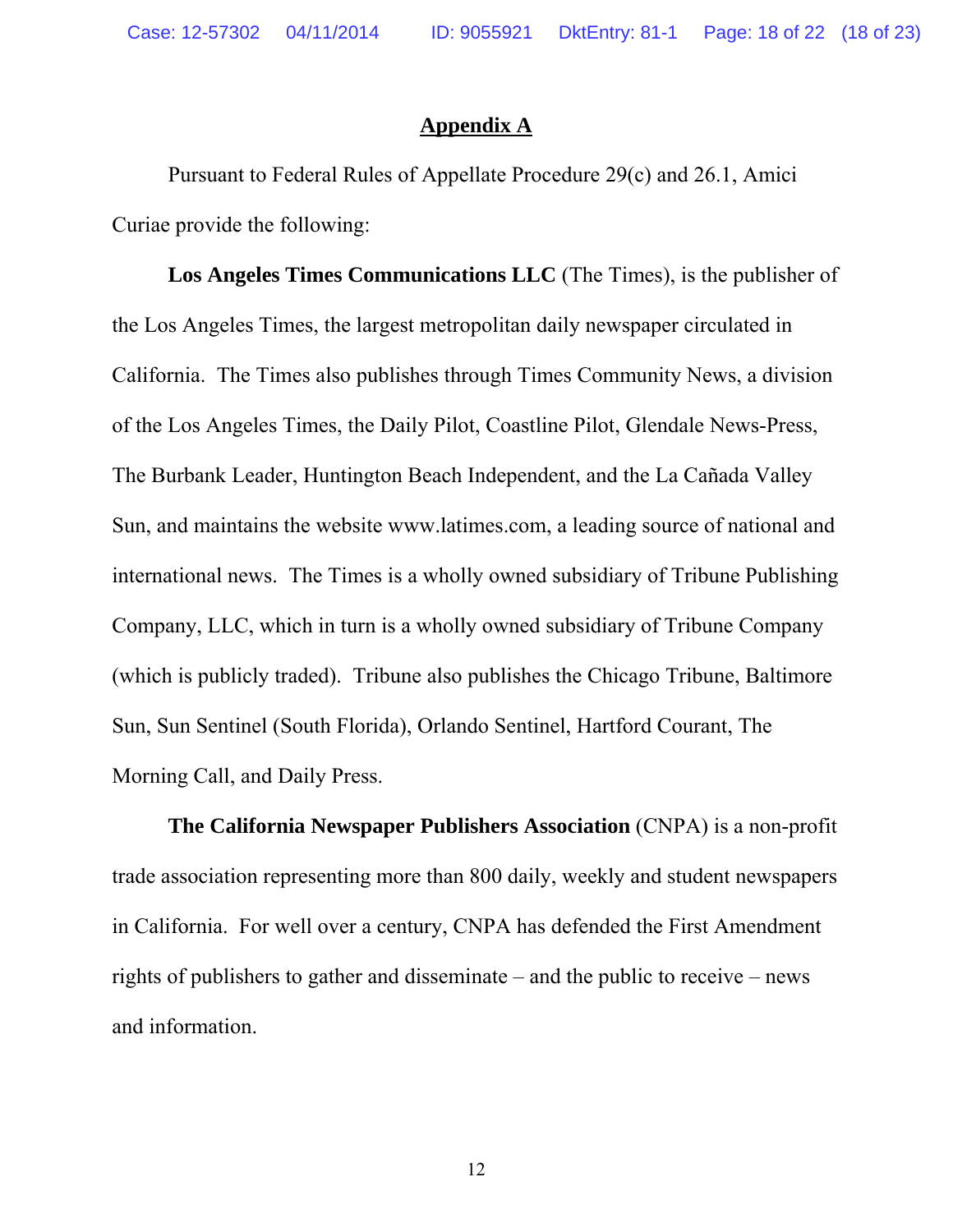**The Reporters Committee for Freedom of the Press** (RCFP) is an unincorporated association of reporters and editors with no parent corporation and no stock. RCFP works to defend the First Amendment rights and freedom of information interests of the news media. The Reporters Committee has provided representation, guidance and research in First Amendment and Freedom of Information Act litigation since 1970.

**The First Amendment Coalition** (FAC) is a non-profit advocacy organization based in San Rafael, California, which is dedicated to freedom of speech and government transparency and accountability. FAC's members include news media outlets, both national and California-based, traditional media and digital, together with law firms, journalists, community activists and ordinary citizens.

**Advance Publications, Inc.**, directly and through its subsidiaries, publishes more than 20 print and digital magazines with nationwide circulation, local news in print and online in 10 states, and weekly business journals in over 40 cities throughout the United States. It also owns numerous digital video channels and internet sites and has interests in cable systems serving over 2.4 million subscribers. Advance Publications, Inc. has no parent corporation, and no publicly held corporation owns 10% or more of its stock.

13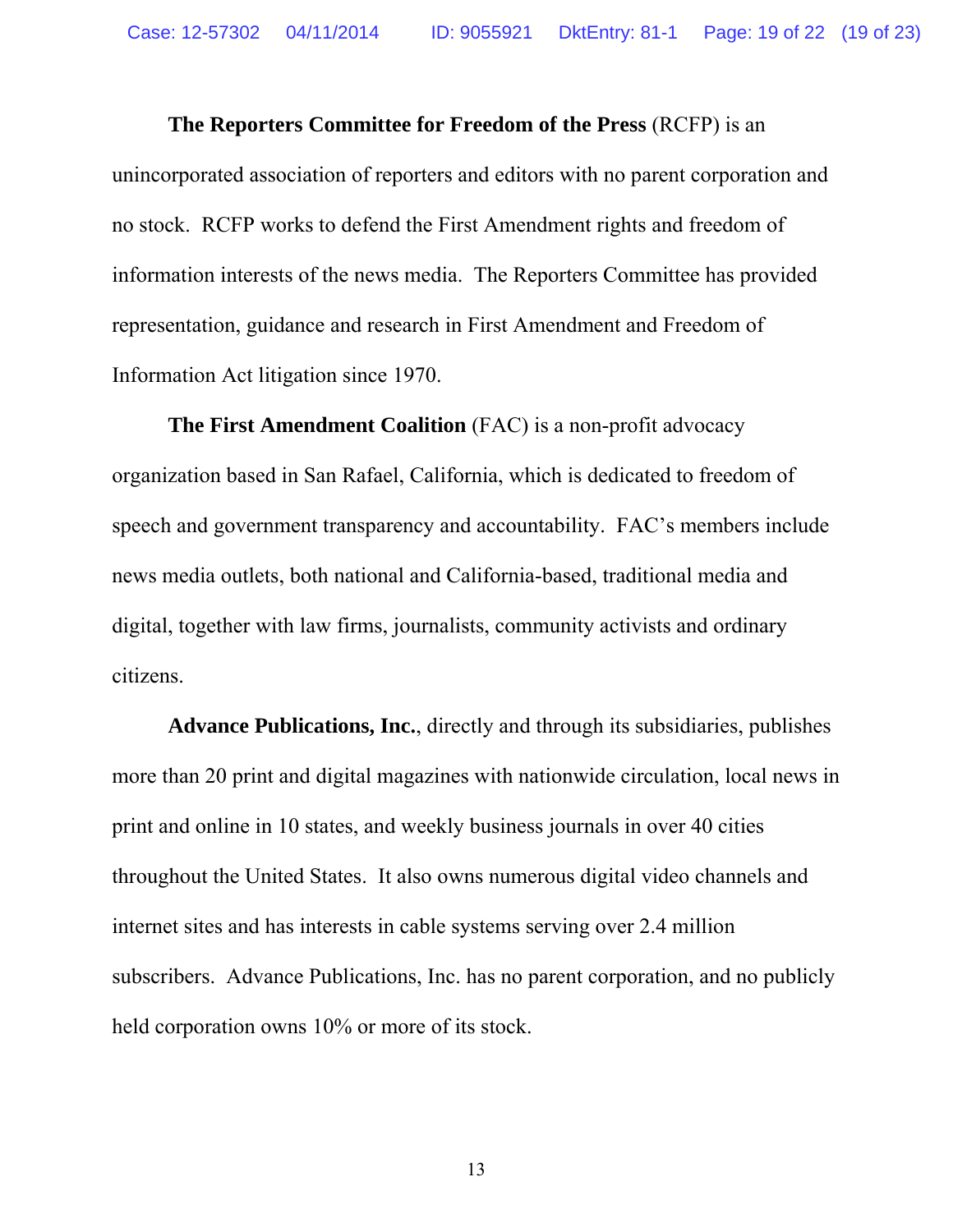**The E.W. Scripps Company** is a publicly traded corporation. It has no parent corporation, and no publicly owned company owns 10% or more of its stock. It is a diverse, 131-year-old media enterprise with interests in television stations, newspapers, and local news and information web sites. The company's portfolio of locally focused media properties includes: 19 TV stations (10 ABC affiliates, three NBC affiliates, one independent and five Azteca Spanish language stations); daily and community newspapers in 13 markets; and the Washington, D.C.-based Scripps Media Center, home of the Scripps Howard News Service.

**National Public Radio, Inc.** (NPR) is a privately supported, not-for-profit membership organization that has no parent company and issues no stock. It produces and distributes its radio programming through, and provides trade association services to, nearly 800 public radio member stations located throughout the United States and in many U.S. territories. NPR's award-winning programs include Morning Edition, and All Things Considered, and serve a growing broadcast audience of over 23 million Americans weekly. NPR also distributes its broadcast programming online, in foreign countries, through satellite, and to U.S. Military installations via the American Forces Radio and Television Service.

**WP Company LLC** (d/b/a The Washington Post) is a wholly owned subsidiary of Nash Holdings LLC. Nash Holdings LLC is privately held and does not have any outstanding securities in the hands of the public. WP Company LLC

14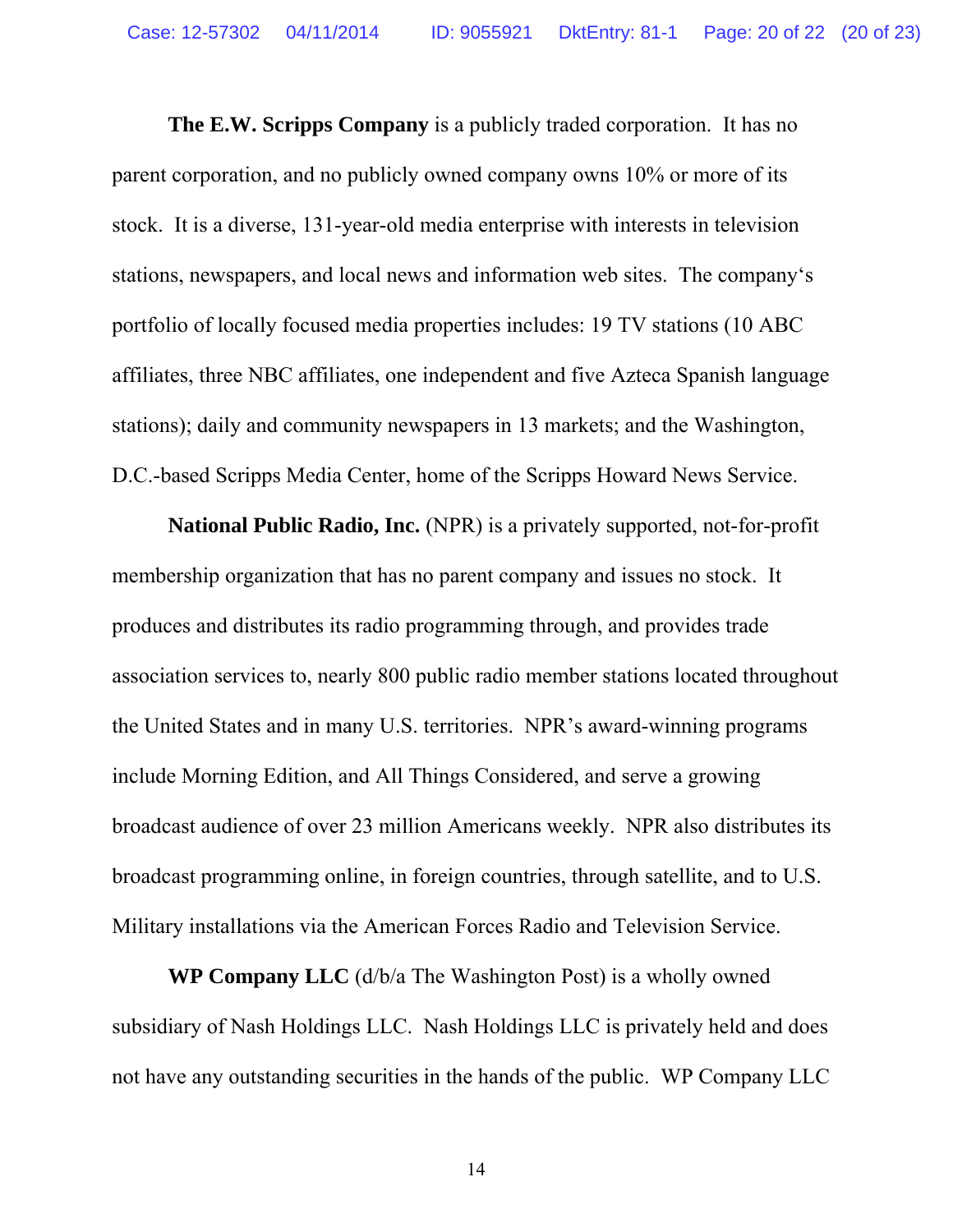publishes The Washington Post, one of the nation's leading daily newspapers, as well as a website (www.washingtonpost.com) that reaches a monthly audience of more than 20 million readers.

**The Digital Media Law Project** ("DMLP") is an unincorporated association hosted by the Berkman Center for Internet & Society at Harvard University. The DMLP is an academic research project that studies legal challenges to independent journalism and provides free legal tools and resources to the public. The DMLP frequently appears as amicus curiae in cases where the application of law will have a significant effect on the use of digital media to inform the public.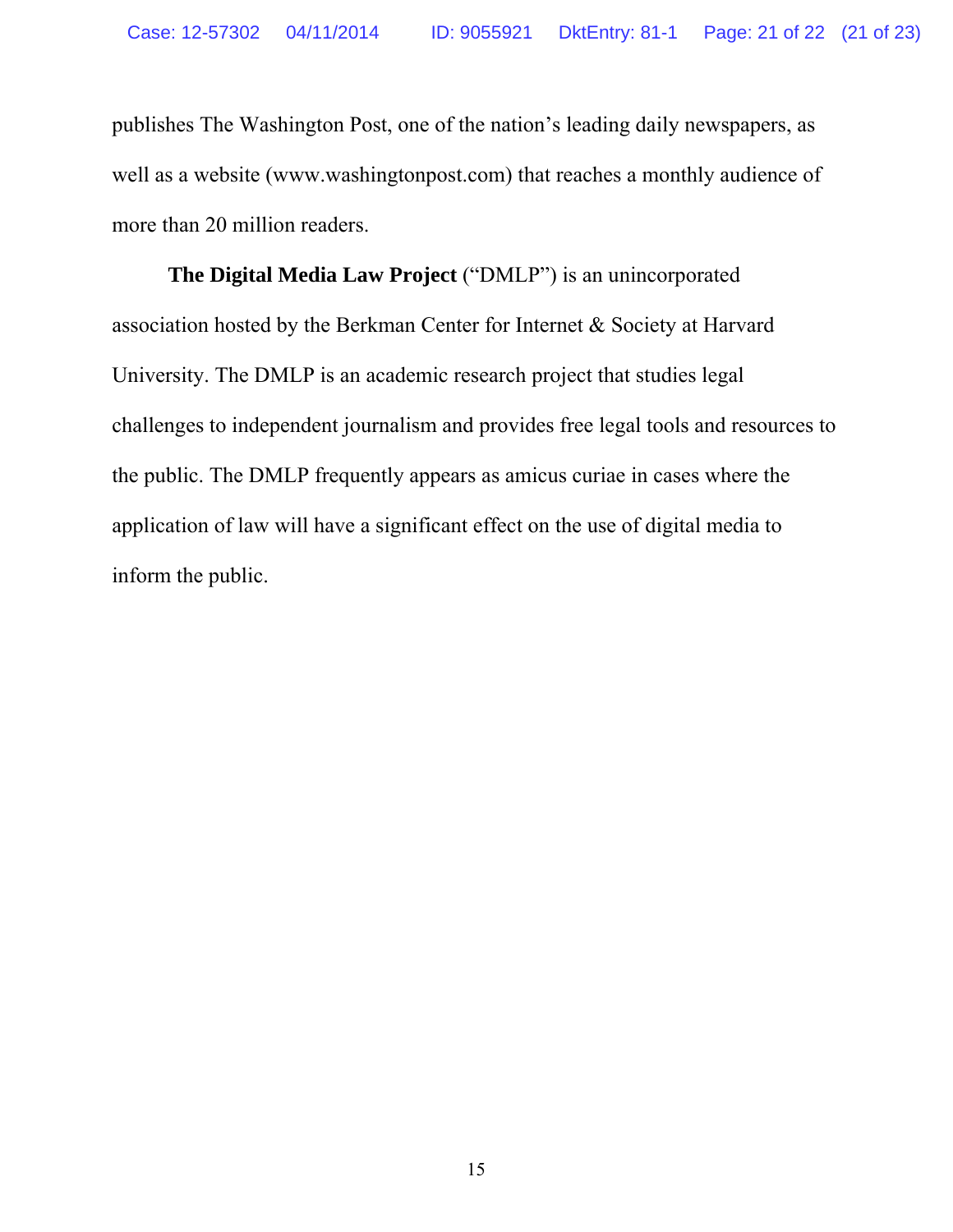### **CERTIFICATE OF COMPLIANCE**

Pursuant to Federal Rules of Appellate Procedure 29(c) and 32(a)(7)(C), and

Circuit Rule 29-2(c), according to the word processing system used to prepare this

letter brief, the word count is 2,477 words, not including the caption, tables,

signature block, Statement of Compliance, Appendix A, and this certificate.

RESPECTFULLY SUBMITTED this 11th day of April, 2014.

DAVIS WRIGHT TREMAINE LLP KELLI L. SAGER DAN LAIDMAN BRENDAN N. CHARNEY

By /s/ Dan Laidman Dan Laidman

Attorneys for Amici Curiae